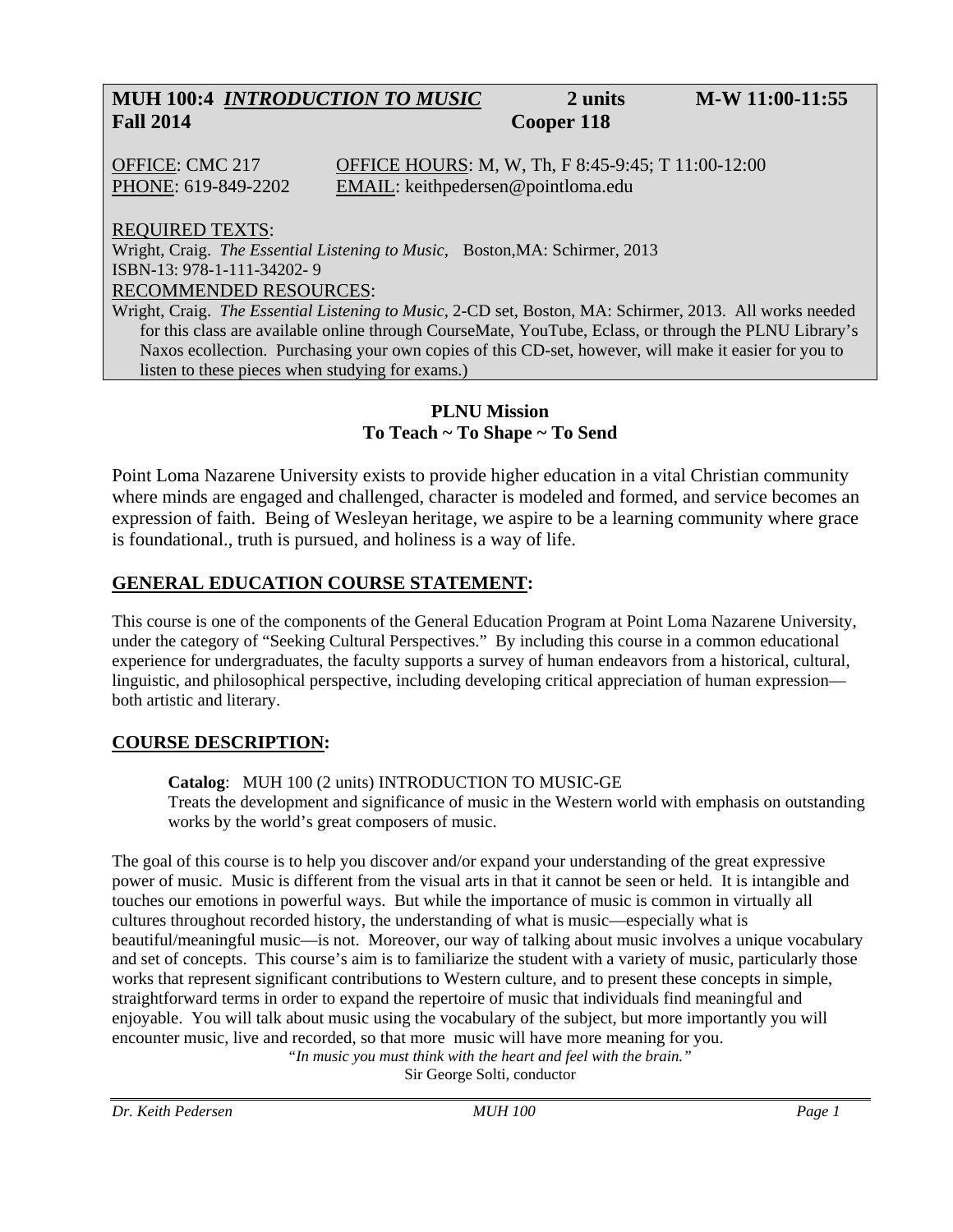### **COURSE OBJECTIVES (Learning Outcomes):**

Students will:

- **value and find personal relevance and meaning in music which you have never heard before.**
- develop your musical perception through active listening to various styles of music, both "classical" and "contemporary."
- explore, describe, share and compare emotional responses to this music.
- develop concepts and corresponding vocabulary to understand and communicate about music.
- increase your awareness of the development of western music in social, cultural, and historical contexts.
- experience music of different cultures and styles.
- experience new listening opportunities.
- analyze music you hear to place it in the correct style period.

# **COURSE REQUIREMENTS, POLICIES & GUIDELINES:**

- 1. *Attendance*: Prompt attendance and active, informed participation in all class meetings is expected. According to university policy, students missing more than 3 classes are subject to de-enrollment from the course and a grade of "F" or "NC". Six or more unexcused absences will result in de-enrollment. Deenrollment may have serious consequences on residence, athletic, and scholarship requirements; it may also necessitate a reduction or loss in a student's financial aid. Exceptions to this policy are certain university sponsored activities approved in writing by the Provost, family emergencies, and medical emergencies for which I must receive written notification from your doctor. (If you do decide to drop the course for any reason, please let me know by email so that I can officially remove you from my grade roster and class lists—and not worry about what has happened to you. I'd like you to make such decisions/communications during the first 2 weeks of classes.)
- 2. http://catalog.pointloma.edu/content.php?catoid=14&navoid=1089#Class\_Attendance

If you must be absent, please email me in advance, or ASAP if you are sick. If you must leave class early, please let me know before class. Communication regarding attendance is crucial.

- 3. *Class Preparation*: Complete all readings and assignments. These should be prepared in advance of the class scheduled/due date.
- 3. *Methods used in this course:* In this class we will use lecture, listening, discussion, student response, and student presentations.
- 4. *Class Participation*: The overall quality of your class participation rests upon attendance, written responses, and contributions to class discussions. Computers may be used for class related activities, but you are expected to turn off all phones and refrain from any form of electronic communication in class.
- 5. *Assignments*: Completion of all assignments is required.
	- a. Assignments/exams may not be made up.
	- b. It is your responsibility to see to it that I receive your work.
	- c. Each assignment must follow format given and be completed on or before deadlines.
	- d. Late assignments will not be accepted either in person, by delivery, or in my mailbox (unless you and I have communicated prior to the deadline about extenuating circumstances).
	- e. Always keep multiple disc and hard copies of your work so that you can provide duplicate copies if needed.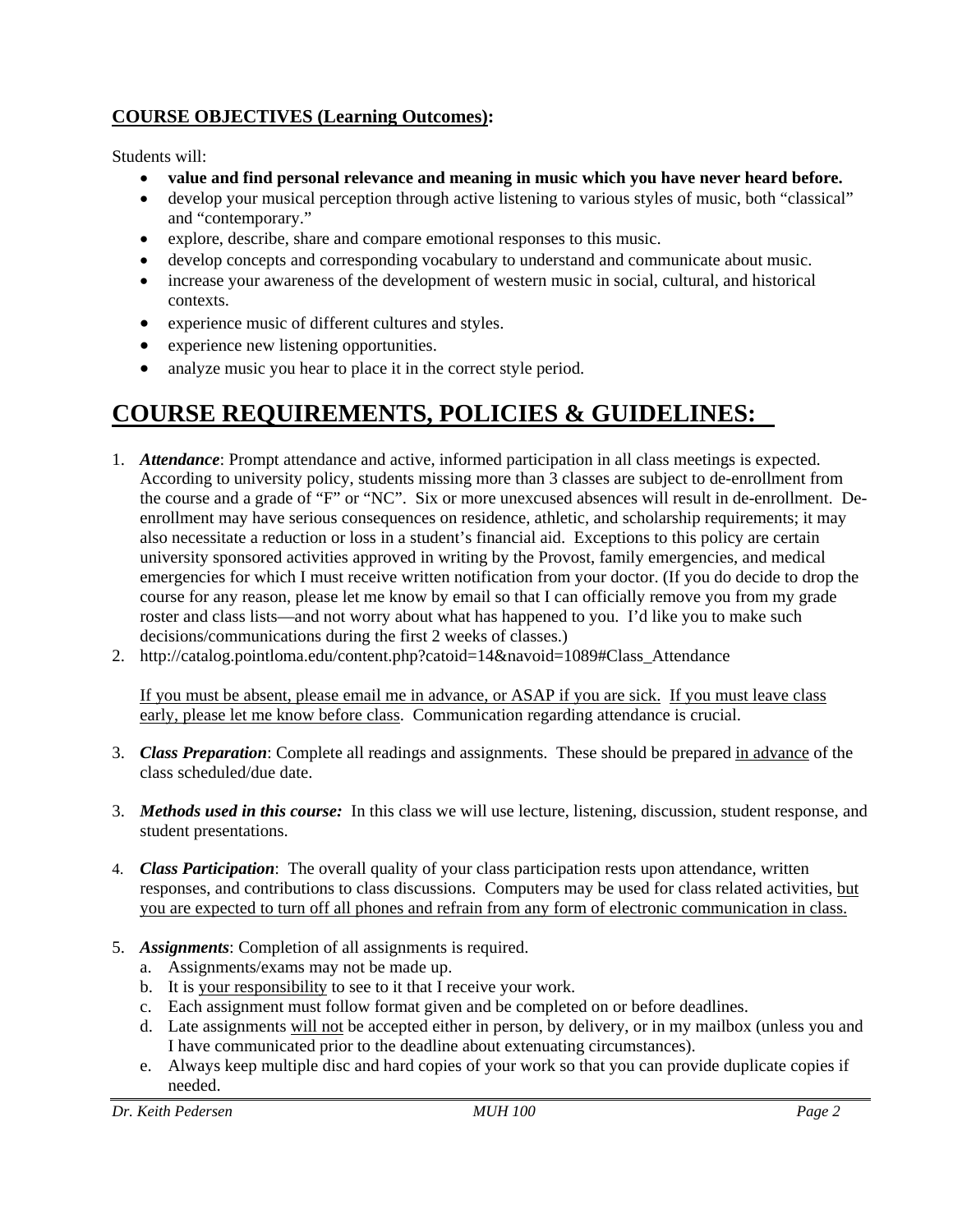- f. College level writing standards are expected on every written assignment (correct grammar, mechanics, documentation, etc.). Assignments with more than 3 errors on a page may be returned unmarked. No handwritten assignments accepted (unless so specified).
- g. You may be required to attend office hours with the professor if need arises.
- 6. *Email*: You are responsible for routinely checking your *pointloma.edu* account for electronic messages from me (and sometimes from your classmates). You are fully accountable for all course material, announcements, communications that are distributed via email; and I will send messages only to your *pointloma.edu* accounts.
- 7. *Extenuating Situations & Grades*: No "Incomplete" grades will be assigned unless extenuating circumstances (e.g., death in the family, automobile accidents, hospitalization) prevail. If you find yourself in such a situation, contact me immediately. You must submit, in a timely fashion, any necessary and valid documents to verify your situation (e.g., doctor's letter on letterhead, funeral service program, police report, telegram). Federal fair use policy requires ending access to Canvas resources after three weeks. Instructors should keep this in mind when establishing incomplete grade resolution requirements and deadlines.
- 8. *Academic honesty*: Academic dishonesty is a serious offense in any academic institution. Moreover, in a Christian environment we believe one's character and honesty have spiritual and moral implications. Thus, cheating and plagiarism (any use of someone else's ideas or words without citing the source) will earn you an "F" for the written work in question, and may be grounds for failure in the course. (See *PLNU Catalog*.) Standards of honesty also apply to attendance: signing in for someone else or leaving after signing in is dishonest and will have consequences.
- 9**.** *Classroom Decorum*: Appropriate academic attire is required in all class sessions: this excludes sorority/fraternity rush and sexually suggestive (either in design or logo) or revealing attire.
- 10. *Instructor Availability*: The instructor will be available during the office hours listed on page 1. Making an appointment when possible will be appreciated. Other times may also be arranged if the listed times are unworkable.

### **ACADEMIC ACCOMODATIONS:**

While all students are expected to meet the minimum standards for completion of this course as established by the instructor, students with disabilities may require academic accommodations. At Point Loma Nazarene University, these students are requested to file documentation during the first two weeks of the semester with the Academic Support Center (ASC), located in the Bond Academic Center. This policy assists the University in its commitment to full compliance with Section 504 of the Rehabilitation Act and the Americans with Disabilities Act. Section 504 (a) prohibits discrimination against students with special needs and guarantees all qualified students equal access to and benefits of PLNU programs and activities. Once the student files documentation, the ASC will contact the student's instructors and provide written recommendations for reasonable and appropriate accommodations to meet the individual learning needs of the student.

### **FERPA POLICY**

In compliance with federal law, neither PLNU student ID nor social security number should be used in publically posted grades of returned sets of assignments without student written permission. This professor will meet the federal requirements by distributing all grades and papers individually. Also in compliance with FERPA, you will be the only person given information about your progress in this class unless you have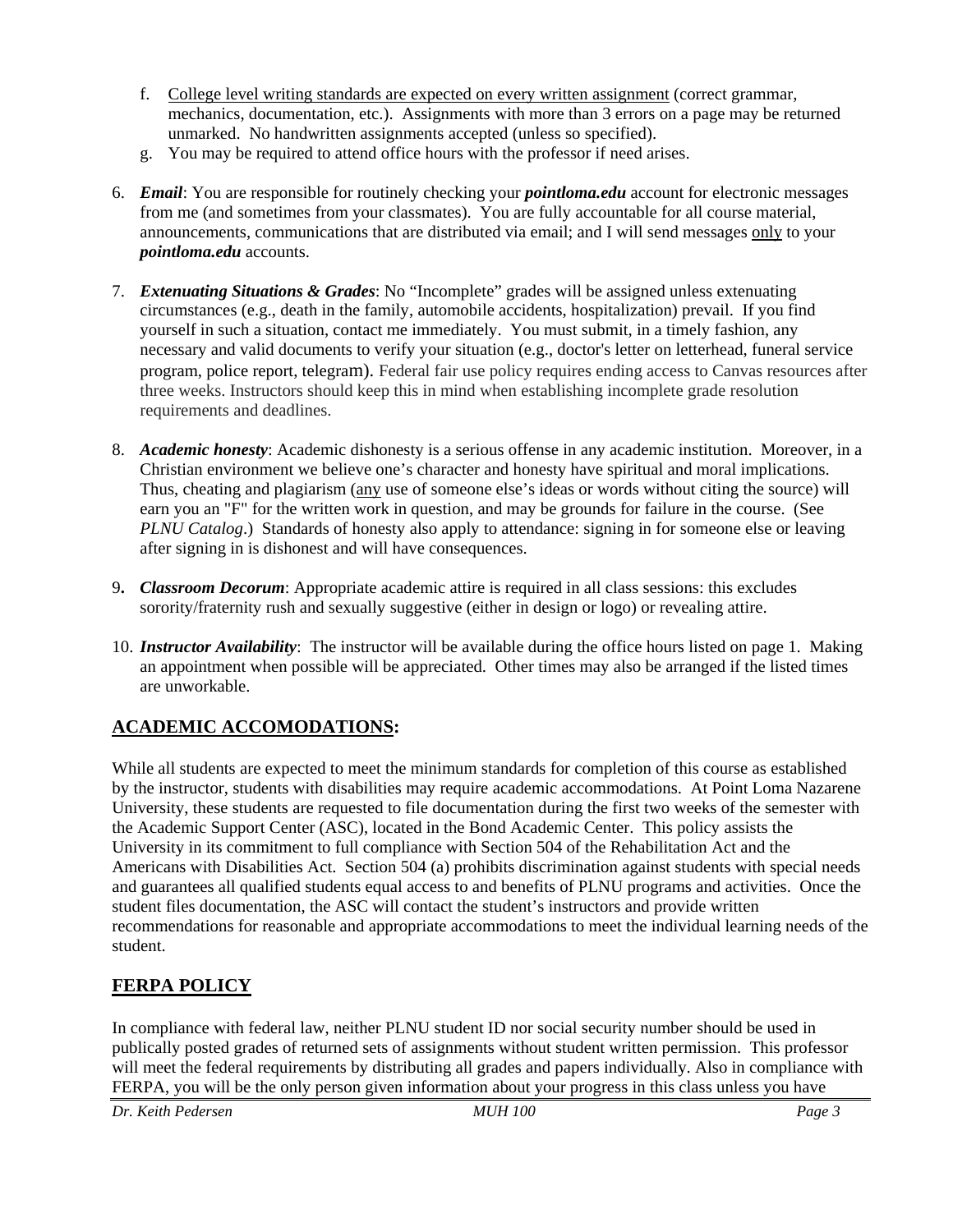designated others to receive it in the "Information Release" section of the student portal. See Policy Statements in the undergrad student catalog.

# **COURSE EVALUATION:**

Your work will not be graded on a curve. A traditional US scale will be used  $(+)$  and  $-$  grades are divided at 7 and 3 points).

- **A** indicates exceptional work: 90+pts. (roughly 30% of students normally achieve this level)
- **B** indicates superior work: 80+pts. (roughly 40% of students normally achieve this level)
- **C** indicates acceptable work: 70+pts.
- **D** indicates minimally passing work: 60+pts.
- **F** indicates unsatisfactory work : 60>pts.

Your grade will be based on the quality of your work in these areas: Points  $\bullet$  4 concert reports  $(4 \times 5\%)$  20 • Desert Island Assignment 5 • Quizzes/assignments 5 • Midterm exam 30 • Final exam (cumulative)  $40$ (In the examinations students will demonstrate their comprehension of 100 musical terms and concepts and recognition of music presented in the course.)

To encourage active participation in music, students who perform in a PLNU Music Department ensemble will receive 10 extra points. There are numerous ensembles to choose from: Band (W 6-8:30), Orchestra (T-Th 5-6:30), Chorale (M-W 1:30-2:20), Choral Union (2nd Quad, T-Th 1:30-2:20 OR M; 7-9:30pm), Concert Choir and Point Loma Singers  $(1<sup>st</sup> Quad, MWF; 12:30-1:20; T-Th 1:30-2:20)$ .

### **EXAMS:**

The exams will be primarily fill-in-the-blank music identification questions, along with a few terms from the following list to match with provided definitions. I will play 10-15 seconds of a section of a piece and you will be expected to identify the title of the work (including movement and form, if applicable) and the composer. The pieces will be chosen from the following list (1-25 for mid-term; 1-50 for final). These recordings can found at the text web-site using your text ID number, at the Naxos site on the Phineas (PLNU library) web-site, on YouTube, or on recordings which can be purchased from the text publisher.

**Listening Exam List** (you will be expected to memorize the list as follows):  **Midterm** 

| 1. | Hildegard, O rubor sanguinis (Gregorian Chant)                                                  | Stream |
|----|-------------------------------------------------------------------------------------------------|--------|
| 2. | Machaut, Kyrie, Messe de Notre Dame (mass)                                                      | Stream |
| 4. | Josquin, Ave Maria (motet)                                                                      | Stream |
| 5. | Palestrina, Agnus Dei; Missa Papae Marcelli (mass)                                              | ECI    |
| 5. | Weelkes, As Vesta Was from Latmos Hill Descending (madrigal)                                    | Stream |
| 6. | Monteverdi, <i>Orfeo</i> , "A l'amara novella" (opera recitative); "Tu se morte" (opera arioso) | ECI    |
| 7. | Strozzi, "I want to die" (chamber cantata aria; basso ostinato)                                 | Stream |
| 8. | Purcell, <i>Dido and Aeneas</i> , "When I am laid in earth" (opera aria; basso ostinato)        | Stream |
| 9. | Pachelbel, Canon in D (instrumental canon)                                                      | Stream |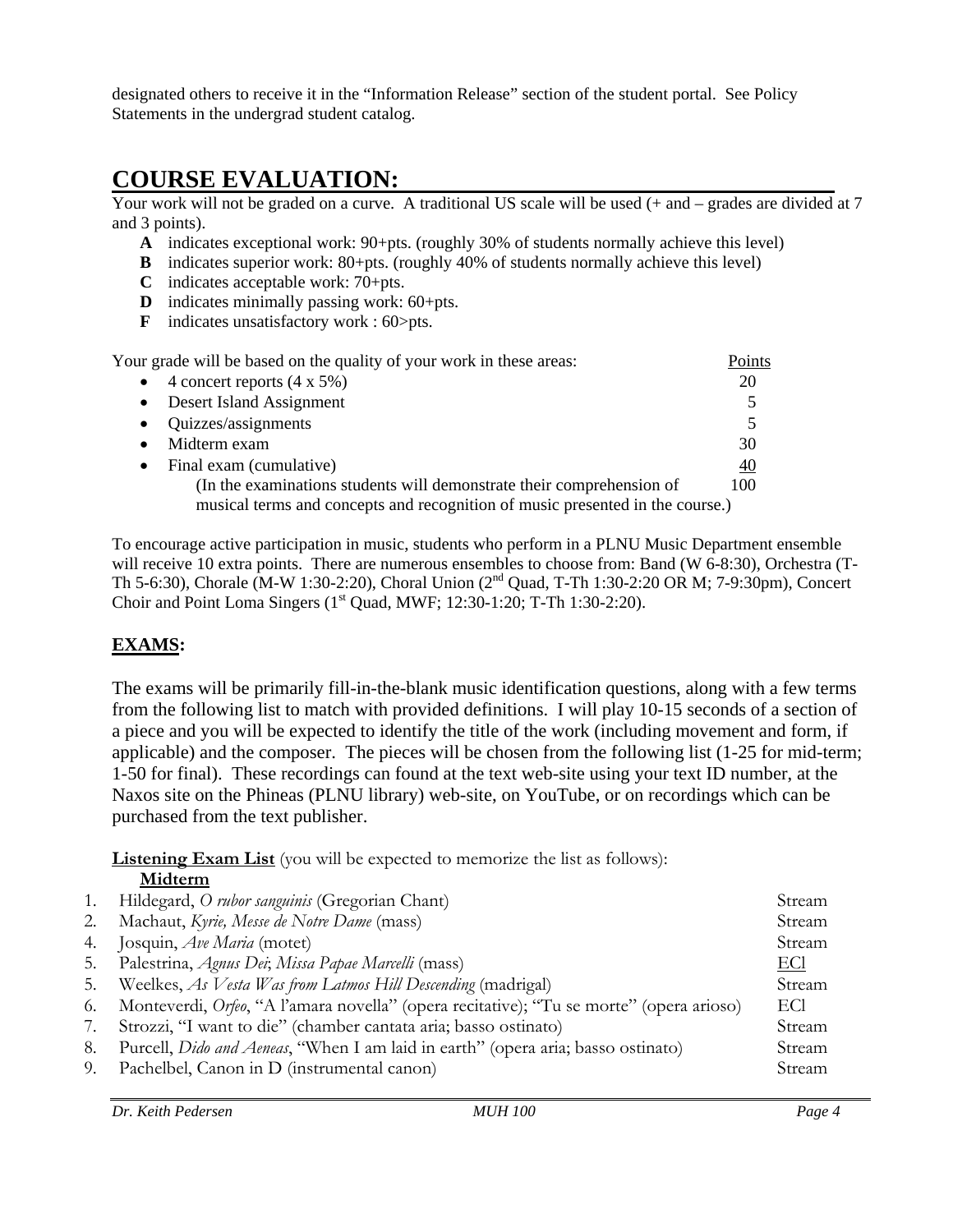|     | 10. Vivaldi, Violin Concerto in E major, I (violin concerto; ritornello)           | Stream     |
|-----|------------------------------------------------------------------------------------|------------|
|     | 11. Bach, Brandenburg Concerto No. 5, I (concerto grosso; ritornello)              | ECl m      |
|     | 12. Bach, Organ Fugue in G minor (organ fugue)                                     | Strea      |
|     | 13. Bach, Wachet auf, ruft uns die Stimme, IV (sacred cantata chorus AAB)          | 1/12       |
|     | 14. Händel, Water Music, Minuet & Trio (orchestral suite; binary)                  | ECI        |
| 15. | Händel, <i>Messiah</i> , "Rejoice greatly" (oratorio aria)                         | <u>ECl</u> |
|     | 16. Händel, Messiah, "Hallelujah" chorus (oratorio chorus)                         | Stream     |
| 17. | Haydn, String Quartet, the "Emperor", II (string quartet; theme and variation)     | Stream     |
| 18. | Haydn, Symphony No. 94, II (symphony; theme and variations)                        | Stream     |
| 19. | Mozart, A Little Night Music, I (serenade; sonata-allegro)                         | Stream     |
|     | 20. Mozart, Symphony No. 40, I (symphony; sonata-allegro)                          | Stream     |
| 21. | Mozart, Piano Concerto in A major, I (piano concerto; sonata-allegro)              | ECI        |
| 22. | Beethoven, "Pathétique" Sonata, I (piano sonata; sonata-allegro)                   | Stream     |
|     | 23. Beethoven, Symphony No. 5, I (symphony; sonata-allegro)                        | Stream     |
|     | 24. Beethoven, Symphony No. 5, II (symphony; theme and variations)                 | ECI        |
|     | 25. Beethoven, Symphony No. 5, IV (symphony; sonata-allegro)                       | ECI        |
|     |                                                                                    |            |
|     | Final is cumulative                                                                |            |
| 26. | Schubert, <i>Erlking</i> (art song; through composed)                              | Stream     |
| 27. | Chopin, Nocturne in C# minor (nocturne)                                            | Stream     |
| 28. | Liszt, Transcendental Etude No. 8, "Wild Hunt" (etude)                             | ECI        |
| 29. | Berlioz, Symphony fantastique, V (program symphony)                                | Stream     |
| 30. | Tchaikovsky, The Nutcracker, "Dance of the Reed Pipes" (ballet)                    | Stream     |
| 31. | Mendelssohn, Violin Concerto in E minor, I (violin concerto; sonata-allegro)       | ECI        |
| 32. | Verdi, La Traviata, "Follie" I (opera recitative); and "Sempre libre" (opera aria) | Stream     |
| 33. | Bizet, Carmen, "Habenera" (opera aria)                                             | Stream     |
|     | 34. Puccini, La boheme, "Che gelida manina" (opera aria)                           | Stream     |
| 35. | Wagner, Tristan und Isolde, Liebstod (music drama)                                 | Stream     |
| 36. | Brahms, Violin Concerto in D, III (violin concerto) Rondo                          | Stream     |
| 37. | Mussorgsky, Pictures at an Exhibition: The Great Gate of Kiev                      | Stream     |
|     | 38. Debussy, Prelude to the Afternoon of a Faun                                    | Stream     |
| 39. | Ravel, Bolero                                                                      | ECI        |
|     | 40. Stravinsky, The Rite of Spring, Introduction and Scene I (ballet)              | Stream     |
| 41. | Schoenberg, Moonstruck Pierrot, Madonna                                            | Stream     |
| 42. | Shostakovich, Symphony No. 5, IV (sonata-allegro) symphony                         | ECI        |
| 43. | Bartók, Concerto for Orchestra, IV, Broken Intermezzo (concerto for orchestra)     | ECI        |
| 44. | Ives, Three Places in New England, Putnam's Camp (program symphony)                | <b>EC1</b> |
| 45. | Copland, <i>Appalachian Spring</i> (ballet)                                        | Stream     |
| 46. | Zwilich, Concerto Grosso 1985, III (concerto grosso)                               | Stream     |
| 47. | Varèse, Poème électronique (opening)                                               | ECI        |
| 48. | Adams, Short Ride in a Fast Machine                                                | ECI        |
| 49. | Armstrong, "Willie the Weeper" (New Orleans jazz/Dixieland)                        | Stream     |
|     | 50. Mariachi Music, "El Burro" (mariachi)                                          | ECI        |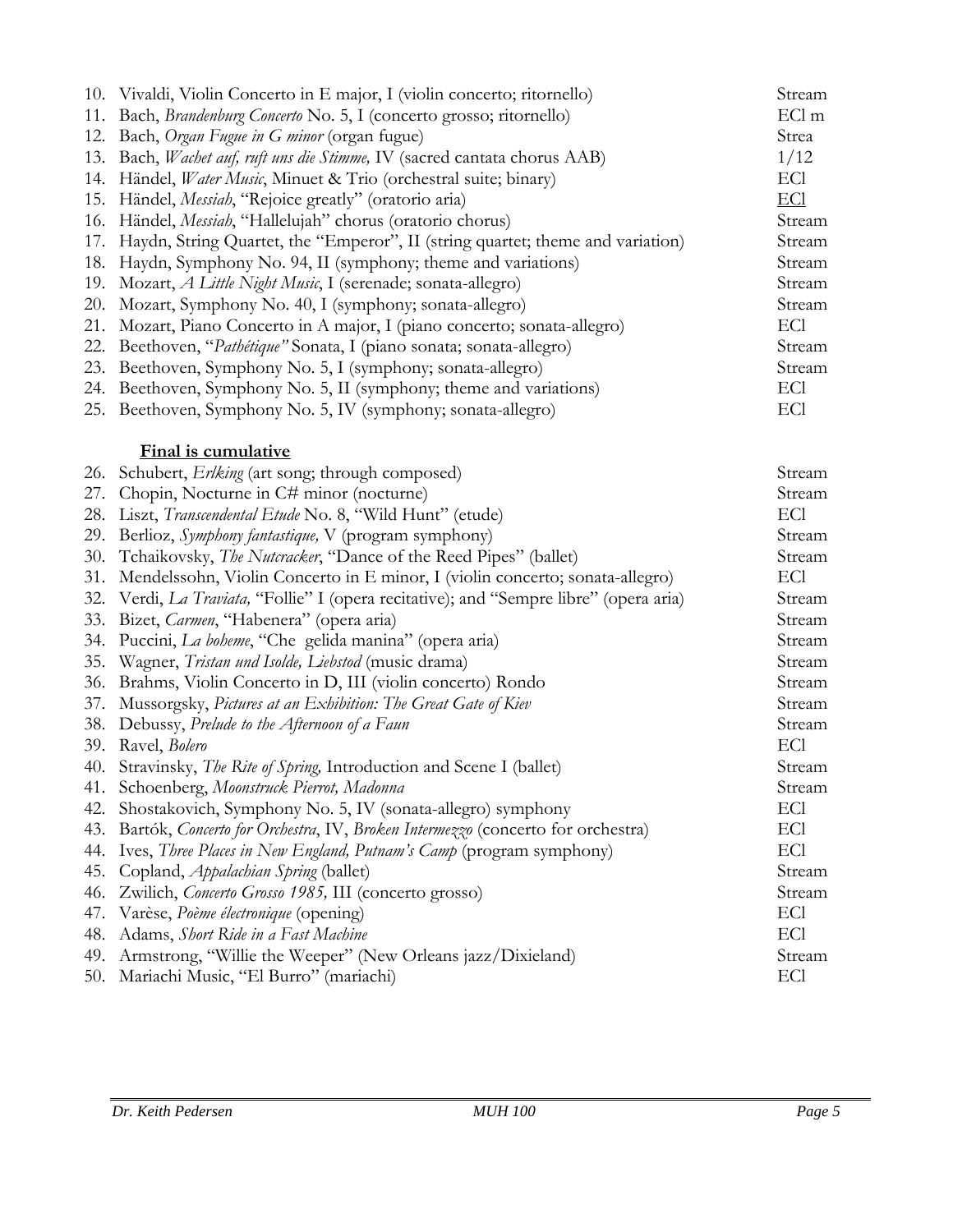**INTRODUCTION TO MUSIC KEY WORDS LIST Dr. Keith Pedersen** 

| Chapter 1            | Flat        | Chapter 3    | Variation            | Chapter 7            |
|----------------------|-------------|--------------|----------------------|----------------------|
| Popular music        | Tonality    | Color        | Strophic             | Theme and variations |
| Classical music      | Key         | Timbre       |                      | Rondo                |
|                      | Scale       | Vibrato      | Chapter <sub>4</sub> |                      |
| Chapter <sub>2</sub> | Major scale | Dynamics     | A cappella           | Chapter 9            |
| Beat                 | Minor scale | Forte        | Imitation            | Symphony             |
| Meter                | Modulation  | Trill        | Chapter 5            | String quartet       |
| Rhythm               | Chromatic   | Piano        |                      |                      |
| Measure (bar)        | phrase      | Texture      | Opera                | Chapter 12           |
| Tempo                | Leap        | Monophony    | Libretto             | Program music        |
| Ritard               | Harmony     | Polyphony    | Recitative           | Absolute music       |
| Melody               | Chord       | Counterpoint | Aria                 |                      |
| Pitch                | Triad       | Homophony    | Cantata              | Chapter 15           |
| Octave               | Interval    | Repetition   | Oratorio             | Tone cluster         |
| Staff                | cadence     | Contrast     | Da capo aria         | Atonal               |
| Sharp                | Dissonance  |              |                      |                      |
|                      | Consonance  |              |                      |                      |

It will be important to be able to list the names, dates and 2-3 major composers from each historical style period.

### **DESERT ISLAND ASSIGNMENTS:**

Each student will be expected to present one "Desert Island" project. That is, you will bring in a recording (tape, CD, or Ipod/MP3/computer) of the one song you would take with you if you were marooned on a desert island. You will explain to the class why this song is important to you and then play it for us. As we develop vocabulary and concepts during the course, you may comment on these ideas as they relate to your chosen piece. The total presentation shouldn't need to be more than 5 minutes long, although it may stretch out if it leads to an interesting discussion. We will plan on two reports each class according to the schedule I will pass out.

### **CONCERT REPORTS:**

You are asked to give 4 reports of art music performances given by the PLNU Music Department (most start at 7:30), San Diego Symphony, La Jolla Chamber Orchestra, San Diego Opera, or other similar college or professional musical organizations. The Music Department sponsors Monday afternoon Student Recitals as part of the requirements for music students; these recitals may NOT be used for concert reports. **Late reports will not be accepted**. Your honest response will make the assignment more meaningful.

#### **REQUIRED CONCERTS: Saturday, November 2:** *Cantate***—Point Loma Singers, Vocal Jazz Ensemble (7:30), Crill Sunday, Dec. 7: Choral Union—Handel's** *Messiah* **(3:00), Brown Chapel RECOMMENDED CONCERTS: See PLNU Music Department calendar http://www.pointloma.edu/music/events**

In prose, the report should include the title and composer of major works performed (or a few smaller works you choose to focus on), the name of the performing group, a description of the performing group, and the date, time and location of the performance. Describe your impression/response to the performance and music heard. The following questions may be used as guides (you are not limited to these questions). Did you like a particular work? Why or why not? Was the performance good, interesting, exciting, or emotionally engaging? Was the experience the same or different from what you expected? How? Were there elements of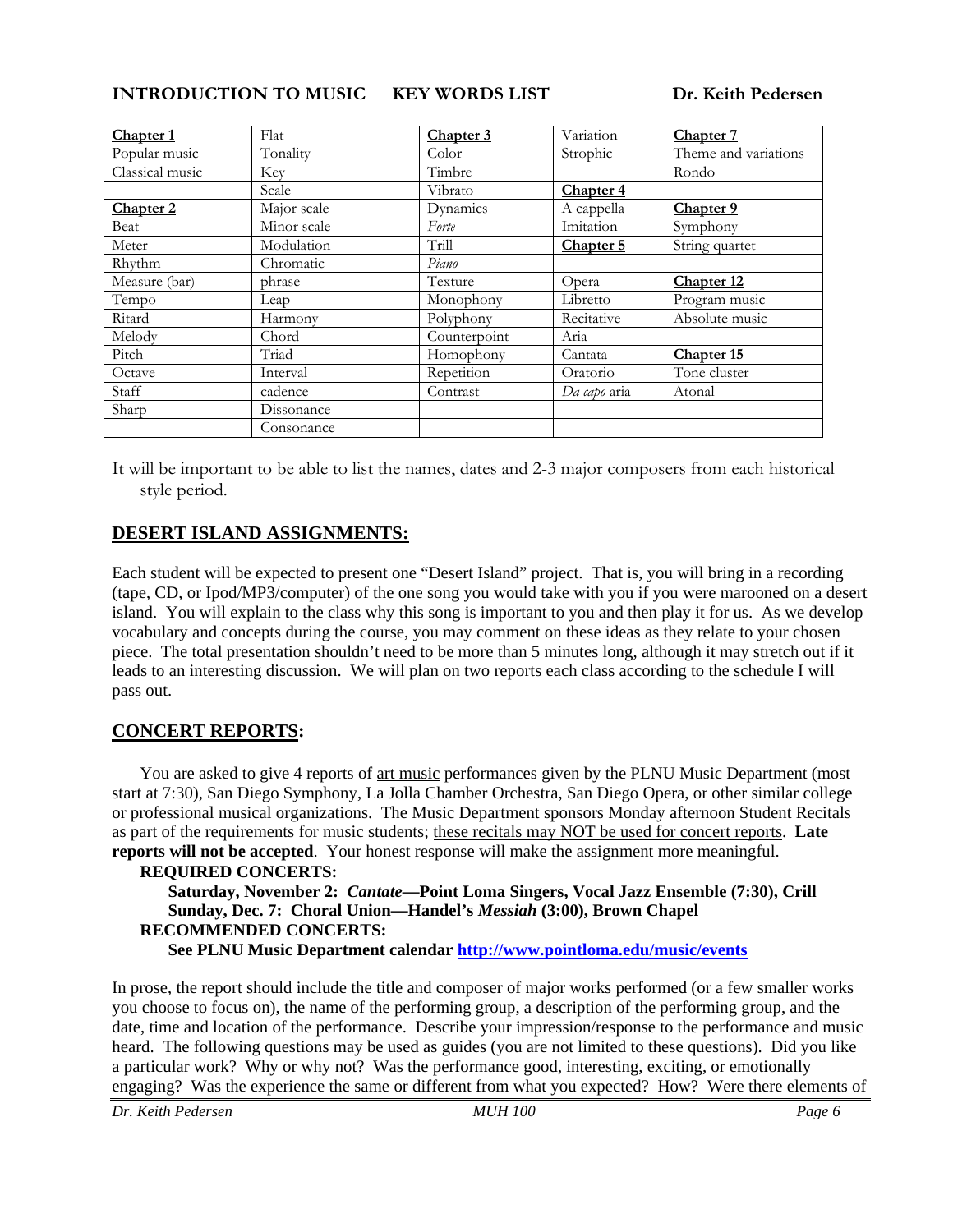the performance that raised questions in your mind? What was the most significant aspect of the performance? The report only has to be 1 page (250 words), double spaced, and include your name, instructor's name, course number and section, and date. College writing standards are expected (more than 3 errors on a page may result in no grade.) Hand in hard copy at start of class on the assigned date.

### Websites/Resources:

http://www.ted.com/index.php/talks/benjamin\_zander\_on\_music\_and\_passion.html This video may just change how you listen to music forever. http://pointloma.naxosmusiclibrary.com/login Free internet access to half-a-million musical recordings. NEW GROVE DICTIONARY OF MUSIC AND MUSICIANS http://www.pointloma.edu/RyanLibrary/Databases\_\_Find\_Articles\_.htm Select "Grove Music Online" (you must click the red text first if you are accessing from outside the library). Better yet, check out the volumes at the library (great pictures). http://music.wadsworth.com – useful information and help with materials in the textbook. http://w3.rz~berlin.mpg.de/cmp/classmus.html - a site for biographical information that has been extrapolated from the New Grove Dictionary*.* http://www.jsbach.org - a wonderful site full of information on Bach. High quality site – the best on any composer. http://www.oasiskc.net/~bryanc/vivhome.htm - a great biography of Vivaldi http://www.frontiernet.net/~sboerner/mozart - a great site on Mozart that is still under construction, but the links are tremendous.

### Movies about Composers/Musicians

While not always factually accurate (it is Hollywood, after all), these movies can often give a wonderful sense of the life, cultural context, and especially the music of these composers in a way that brings to life these remarkable and talented individuals. (I trust our students can discern that, while each film is an artistic portrayal of music, not all scenes they contain reflect values espoused by the professor.)

- *Amadeus* (1984), Warner Bros. A fanciful retelling of the life of the most famous prodigy of them all, W A Mozart. Even if the premise of the plot is false, this winner of 8 Academy Awards beautifully and spectacularly captures the spirit and feel of the Classical era and its music.
- *Immortal Beloved* (1994), Columbia Pictures. The search for an anonymous "Immortal Beloved" tells some of the story of the personal challenges of the adult life of the most colossal figure in classical music, Ludwig von Beethoven.
- *Impromptu* (1991), Sovereign Pictures. A Hollywood version of the very real romantic relationship between the female writer George Sand and the master of the piano, Frederic Chopin.
- *Tous les matins du monde* (1991), Koch-Lorber Films. Perhaps the most achingly beautiful film about music I have ever seen, using the sound of the viola da gamba to explore different kinds of relationships, from romantic to professional to mentor. If this doesn't convince you Baroque music is about emotions, nothing will. Don't let the French subtitles scare you away.